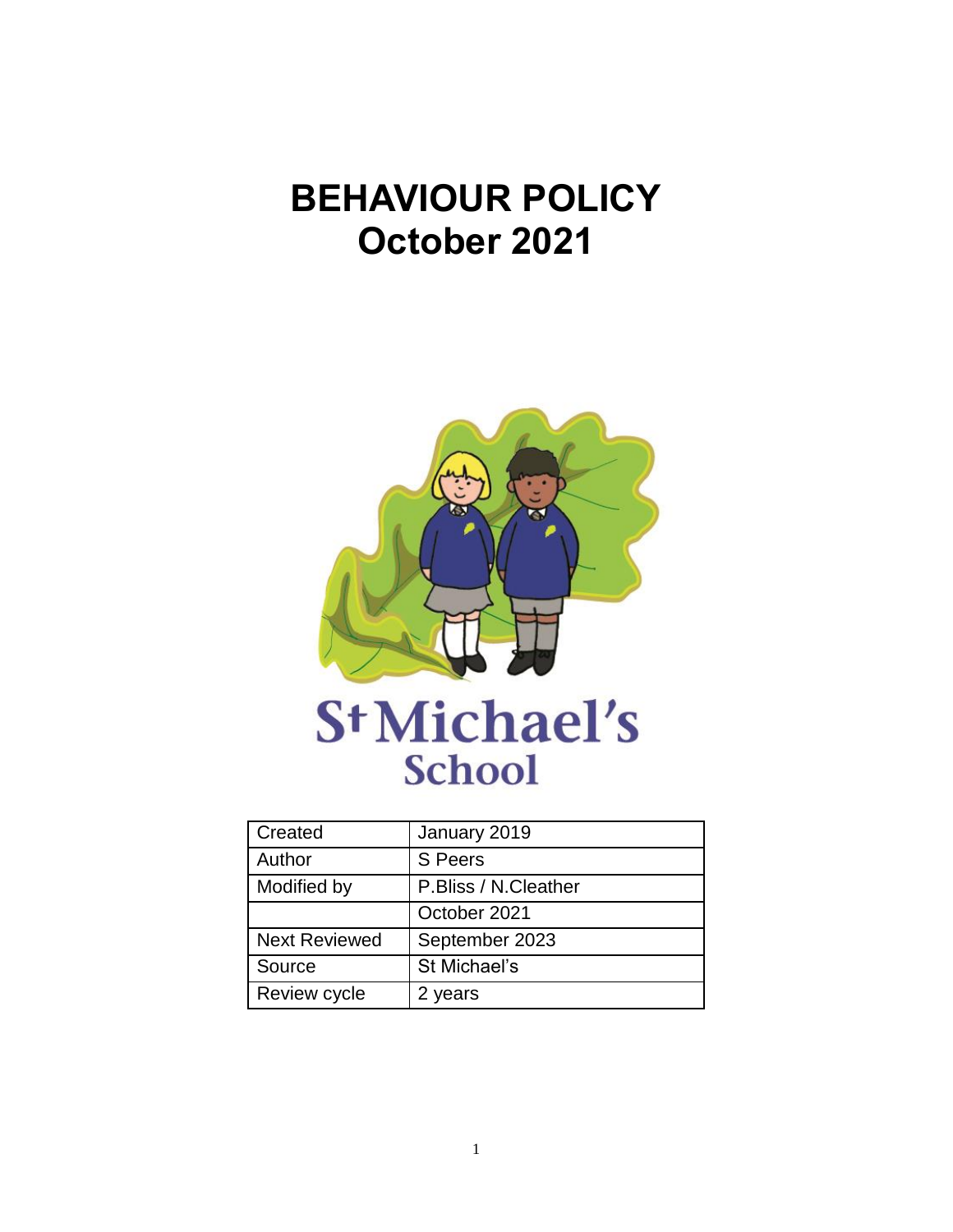Our school is a place where everyone is a learner and everyone has a right to learn. All members of the school community have a right to relax, play, and move around in safety without hindrance or fear. We believe everyone can achieve realistic goals if they are supported and challenged appropriately. We want everyone to enjoy coming to and being in school. Therefore, we undertake to treat children as individuals but we also expect them to conform to codes of behaviour that protect the well-being of all and support the school community.

This policy sets out the expectations of behaviour at St Michael's CofE (A) Infant School. The governing body, staff and pupils seek to create an environment which promote learning and teaching that has time for spiritual reflection enabling deep thinking leading to raised standards.

#### **Aims**

We aim to:

- promote a positive ethos and climate in the school,
- create a consistent environment that encourages and reinforces good behaviour,
- define acceptable standards and the principles of good behaviour,
- promote self esteem by recognizing success and developing positive relationships,
- ensure that the school's expectations and strategies are widely known and understood,
- encourage parents, staff, governors and children to support this policy.

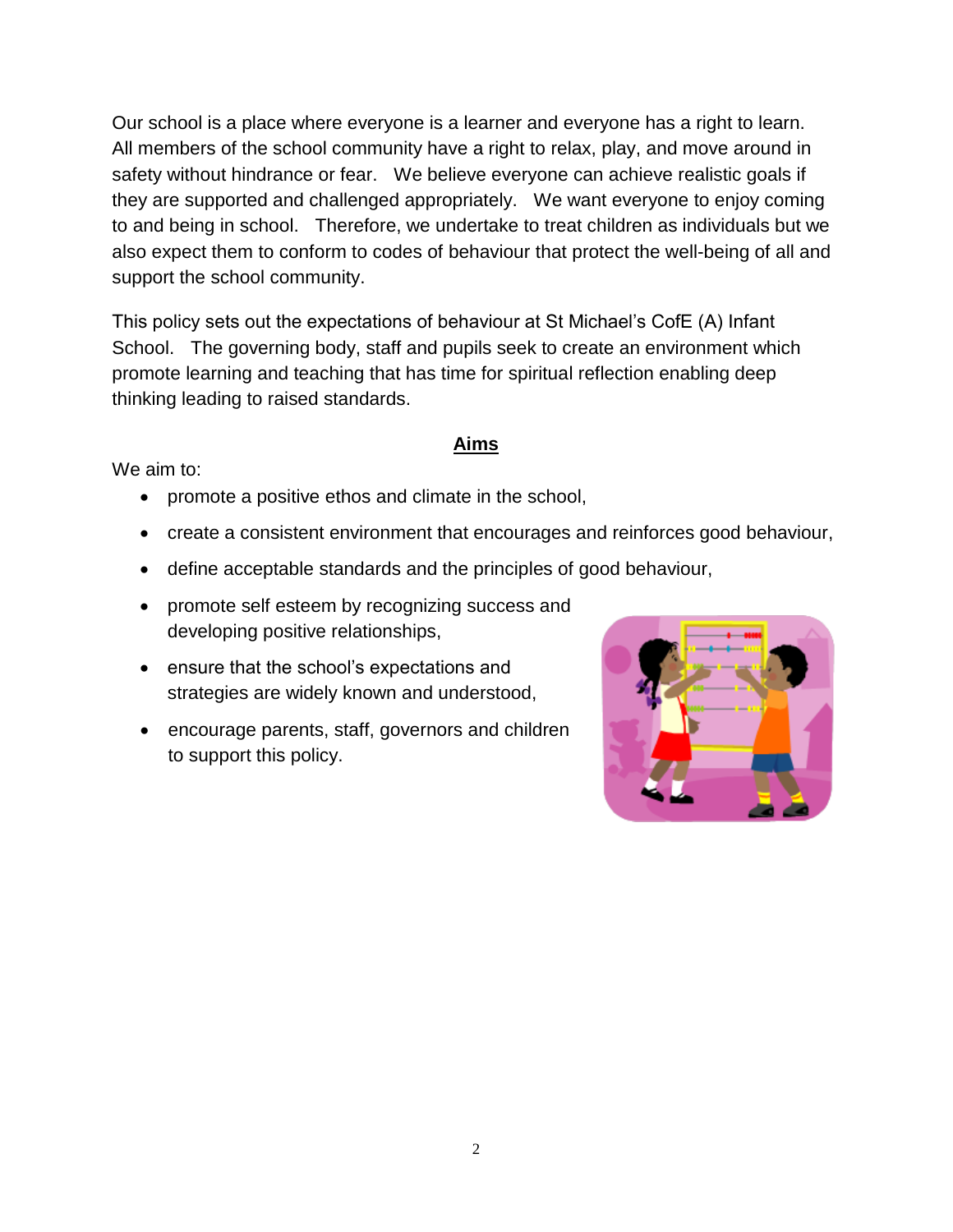## **Rewards**

# *Celebration of work or behaviour in class, assembly or in the playground.*

- Verbal praise
- Marvellous Me badges
- Show work to another teacher
- Group rewards
- Stickers
- Photocopy work to take home
- Smile and encouragement
- Whole class rewards
- Thumbs up
- Recognise sports achievements
- Show work to Head of School/Executive Head (Head award stickers)
- Work put up on display or held up to show the class
- Busy Bee certificate awarded in celebration assembly– see rules below.

## **Good behaviour is constantly expected and rewarded.**

## **School 'Bee' Rules**



Be kind Be thoughtful Be respectful Be hard-working Be honest Be safe

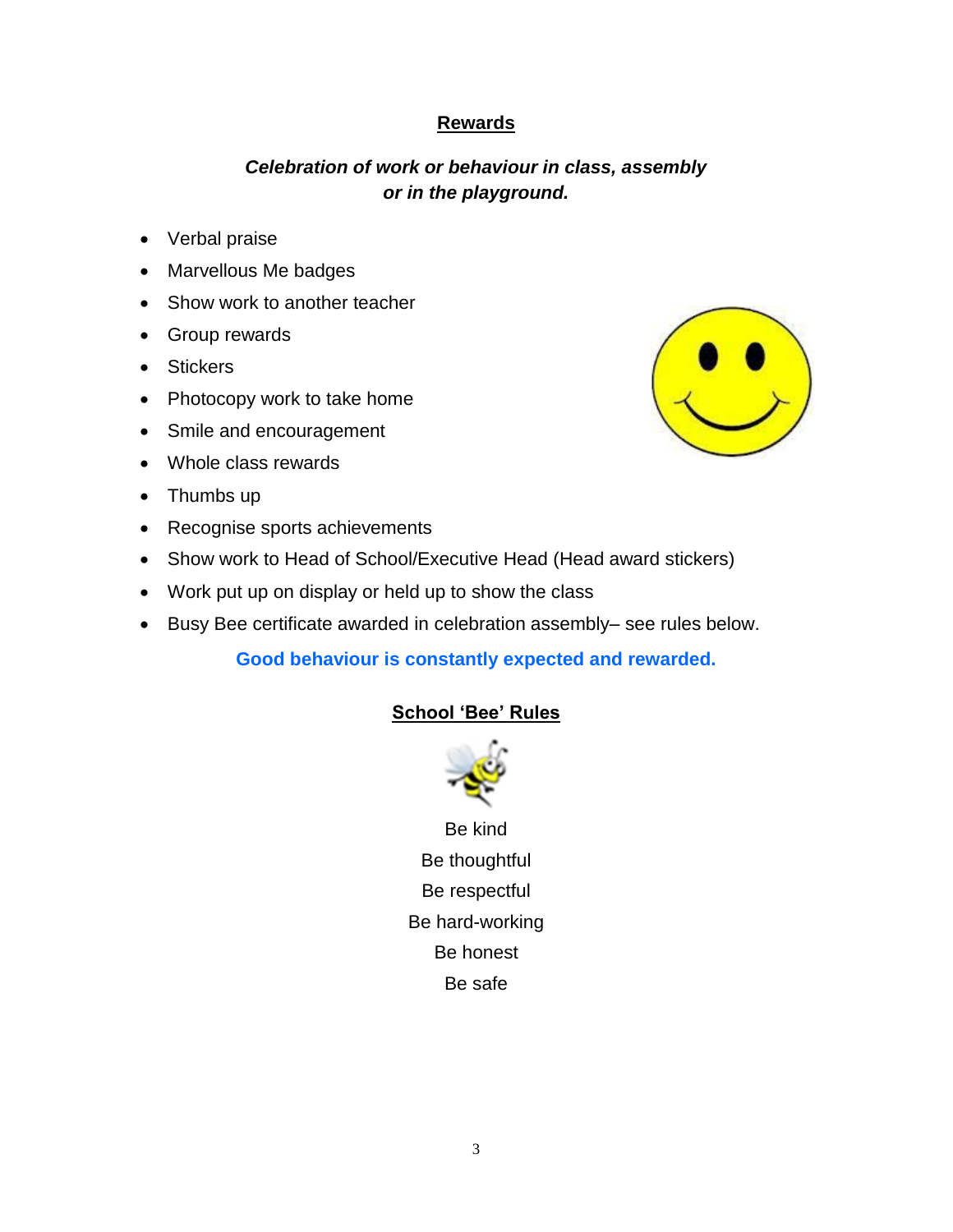## **Responses to Challenging Behaviour**

*For example*: calling out, rudeness, answering back, verbal aggression, inappropriate language, refusal to cooperate, violent behaviour.

The response should always be appropriate to the child's age, needs and level of challenging behaviour – the colours link to the lanyard colours on the next page.



**witnessed. This is up to the teacher's discretion.**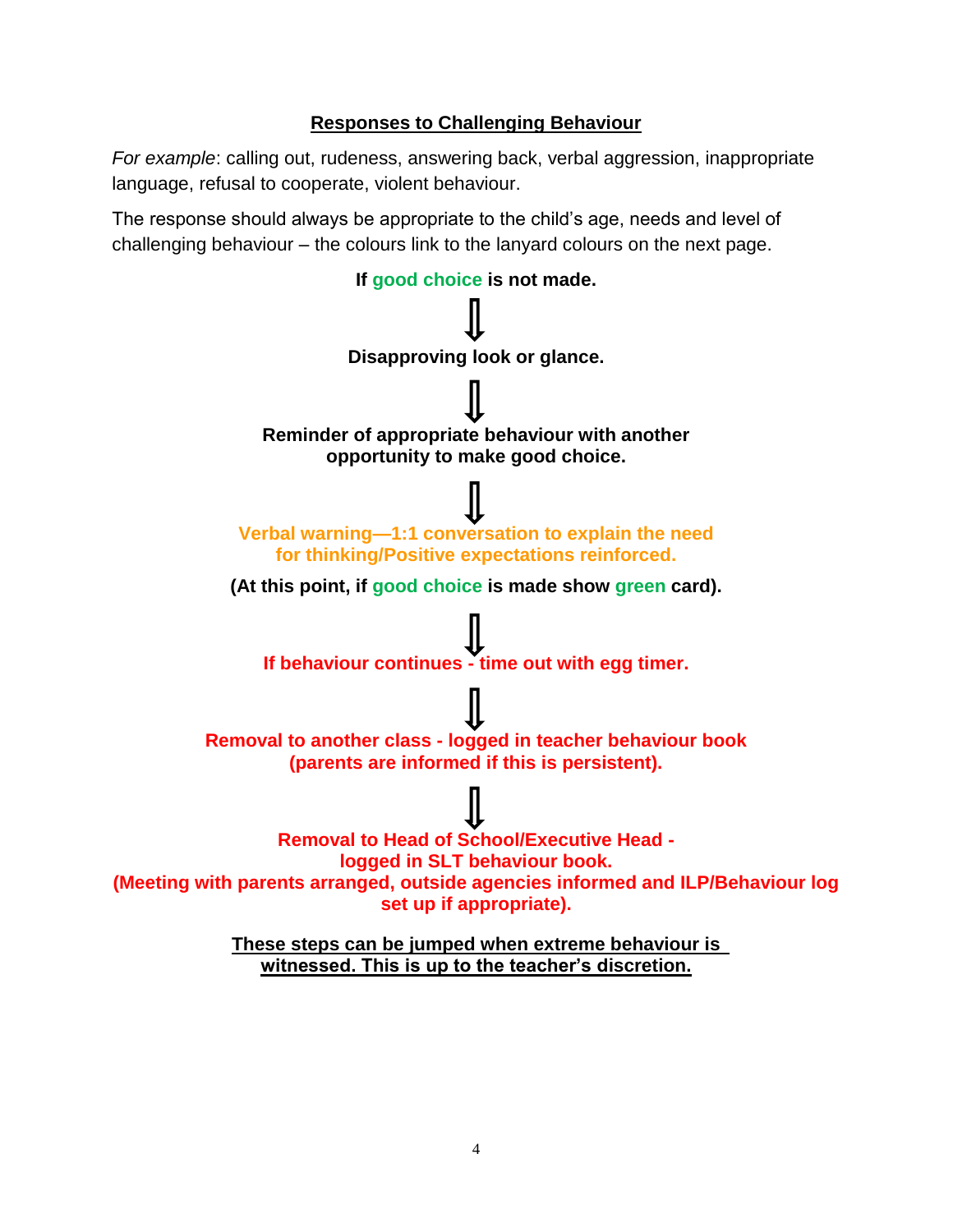All staff will use consistent language with the aim of encouraging children to make **'good choices.'** Staff will carry 3 colour cards on their lanyards that match the faces on the good choices poster.



# **Playtime and Lunchtime**

- We promote co-operative play and positive behaviour in the playground and around the school.
- We have playground buddies and a Buddy Bench.
- Children can receive a Busy bee certificate for following bee rules (See Bee rules on page 3).

# **Behaviour Expectations**

All members of the school community should behave in a responsible manner to both themselves and others, showing consideration, courtesy and respect at all times.

All pupils should:

- behave in a sensible and responsible manner,
- be courteous and respectful to each other and all adults,
- follow the class rules and school code of behaviour.

All adults should:

- praise children for appropriate behaviour,
- treat children with courtesy, respect and consideration,
- be aware of individual needs,
- be consistent in their reactions to children's behaviour,
- model and promote good behaviour through example.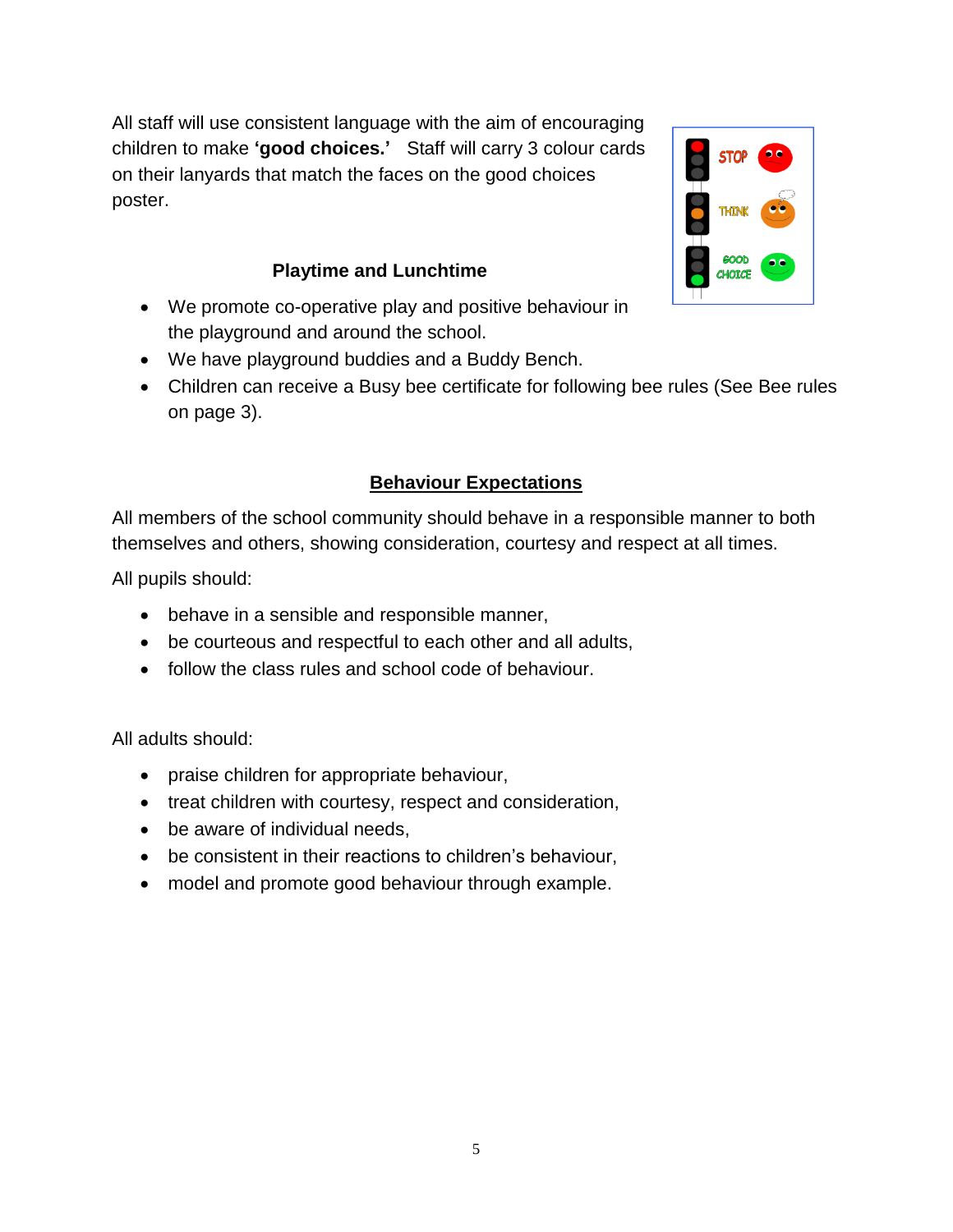# **Role of the Head of School/ Executive Head**

It is the responsibility of the Head of School/Executive Head to:

- implement the school behaviour policy consistently throughout the school
- report to governors, when requested, on the effectiveness of the policy
- ensure the health safety and welfare of all children in the school
- support staff in implementing the policy by setting standards of behaviour
- inform parents immediately if there are concerns about a child's welfare or behaviour
- keep records of all reported serious incidents of misbehaviour
- have responsibility to give fixed term exclusions to individual children for serious acts of misbehaviour (after consultation with governors)
- permanently exclude a child (after consultation with governors) for very serious acts of anti-social behaviour

# **Role of governors**

It is the responsibility of the governors to:

- set down general guidelines on standards of discipline and behaviour (Appendix 2)
- support the Head of School/Executive Head in carrying them out,
- review their effectiveness
- offer advice on particular disciplinary issues which the Head of School/Executive Head must take account
- follow the normal grievance procedure in cases of complaint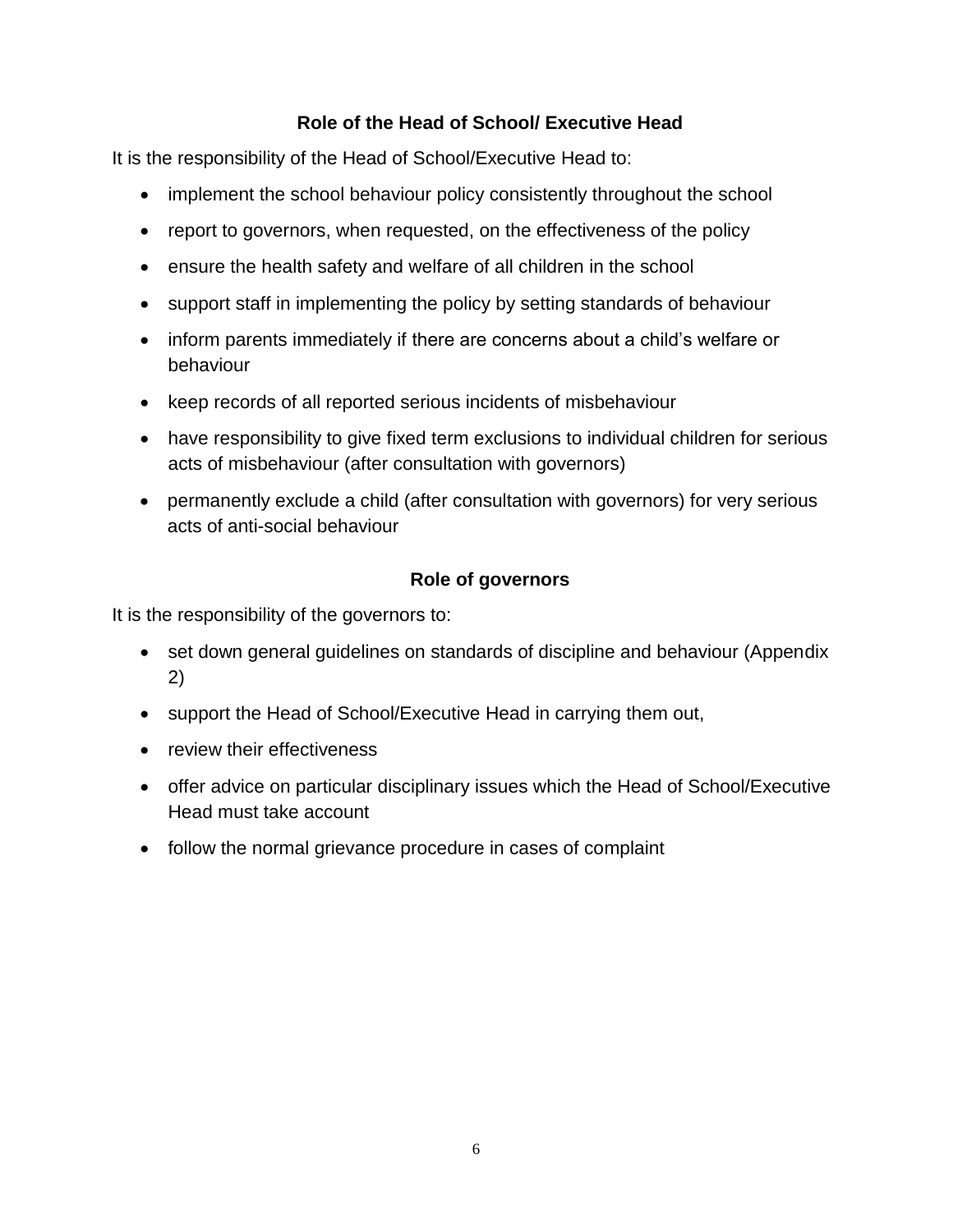#### Role of parents

We believe that a pupil's behaviour is managed best when the school works in partnership with parents and carers. Therefore, we keep parents and carers informed of inappropriate behaviour if it is frequent and/or harmful, and involve them in dealing with issues.

We expect parents and carers to:

- read and support the school code of behaviour
- support the use of reasonable sanctions
- contact the school to share any concerns about the way their child has been treated following the 'responding to concerns procedure' (Appendix 2)

#### **Procedures if behaviour needs further intervention**

If necessary and after consultation with parents, help may be sought from Educational Psychology /Behaviour Support Services or an alternative outside agency (e.g. Linden Bridge).

Persistent breaches of the school code of behaviour with no signs of improvement or a serious physical or verbal attack will lead to one or more of the following extreme courses of action:

- a. Internal Exclusion: where the pupil works, under supervision away from his class. In such cases breaks will be given but the pupil will not be permitted to play with other pupils
- b. Exclusion during lunch breaks: (in cases where the inappropriate behaviour takes place outside at break times). In such cases parents/carers will be asked to supervise their child at school or possibly collect and return the pupil to school.
- c. Fixed Term Exclusion: where the pupil is excluded from school for a number of days between 1 - 5. The parent will be informed in writing of the terms of the FTE, work will be provided for the pupil and the local authority will be informed in writing on the appropriate form. Permanent Exclusion: - The Support Team of Inclusive Practice (STIP) of the local authority will always have been involved prior to this stage and every alternative will have been considered. If a child is permanently excluded, there is no parental appeal against this decision.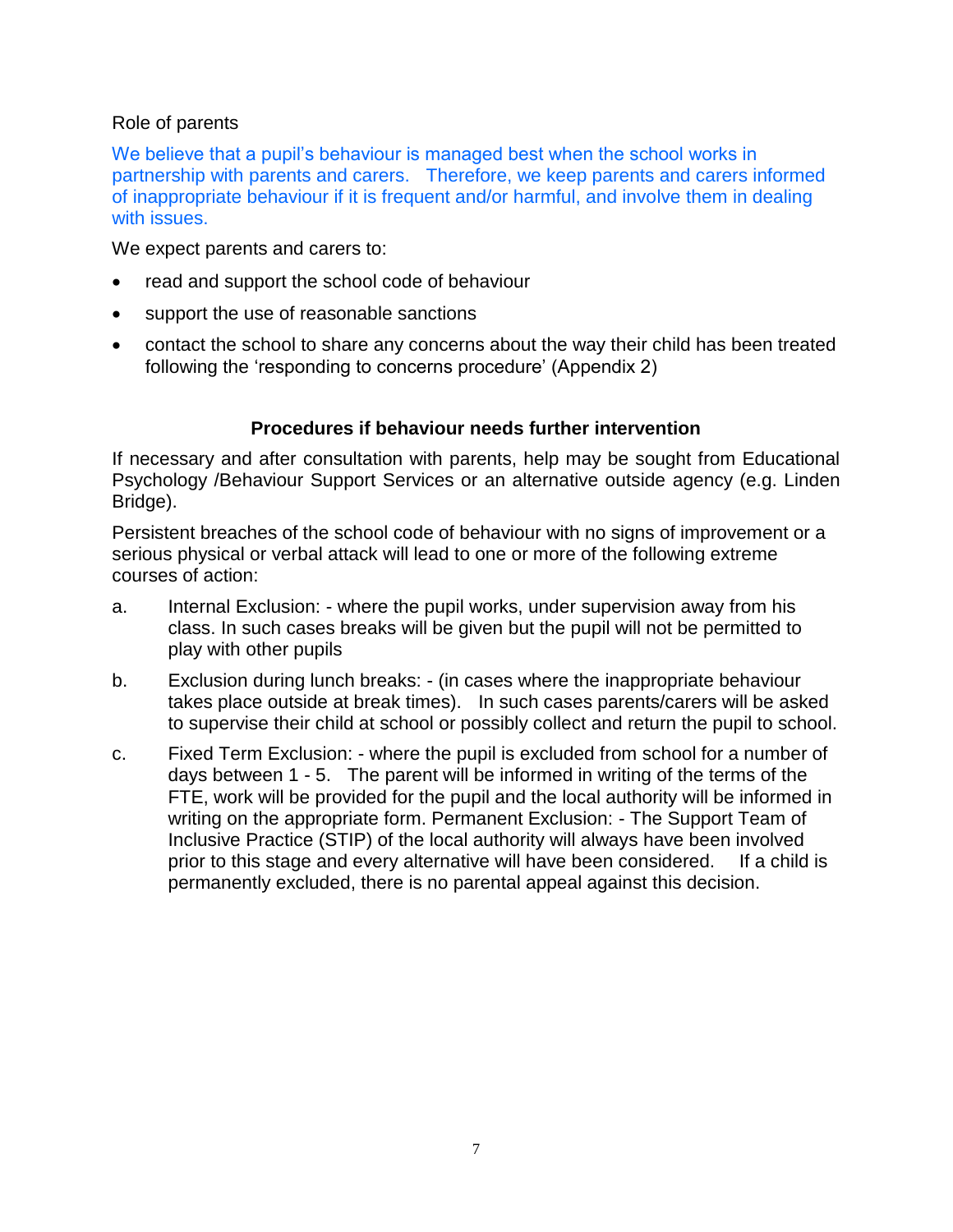# **Top Tips for promoting good behaviour**

- Make a distinction between the child and his or her behaviour. You may be displeased with what he or she has done but you still value them. Maintain selfesteem by remarking that you are disappointed that children like them have not made the right choice.
- Rather than merely telling a child to do something, encourage them to feedback what he or she is going to do: 'I am going to tidy up the mess on the floor and say sorry to...'
- When a child fails to observe a particular rule. Rather than say 'stop talking' say 'if you listen to me, you will know what to do'.
- If a child is finding a task tricky, either make it easier or try to remove the threat of failure by a comment like, 'this is very hard but I know you will do your best.' Alternatively take the blame yourself by remarking, 'I'm sorry I didn't explain that properly, let's have another go'.
- Remember to catch a child being 'good'. Praise a child for doing the right thing rather than waiting for them to misbehave. Positive re-enforcement works well.
- Non-verbal cues are supportive; an encouraging smile, nod of the head or a 'thumbs up' often maintains expected behaviours.
- When a child is presenting challenging behaviour, diverting attention can be helpful (run an errand) and it can be a form of time out that possibly diffuses the situation.

At all times the safety and well-being of the children is paramount and staff will, whenever possible, use persuasion and positive reinforcement to help children make the right choices. However, at times there may be a need to use reasonable force to keep an individual child or children safe.

Training will be provided to staff to make sure they are able to do this in the safest manner. Staff may use reasonable force to:

- remove disruptive children from the classroom where they have refused to follow an instruction to do so
- prevent a pupil behaving in a way that disrupts a school event or a school trip or visit
- prevent a pupil leaving the classroom where allowing the pupil to leave would risk their safety or lead to behaviour that disrupts the behaviour of others
- prevent a pupil from attacking a member of staff or another pupil, or to stop a fight in the playground
- restrain a pupil at risk of harming themselves through physical outbursts

# **Reasonable force will never be used as a punishment.**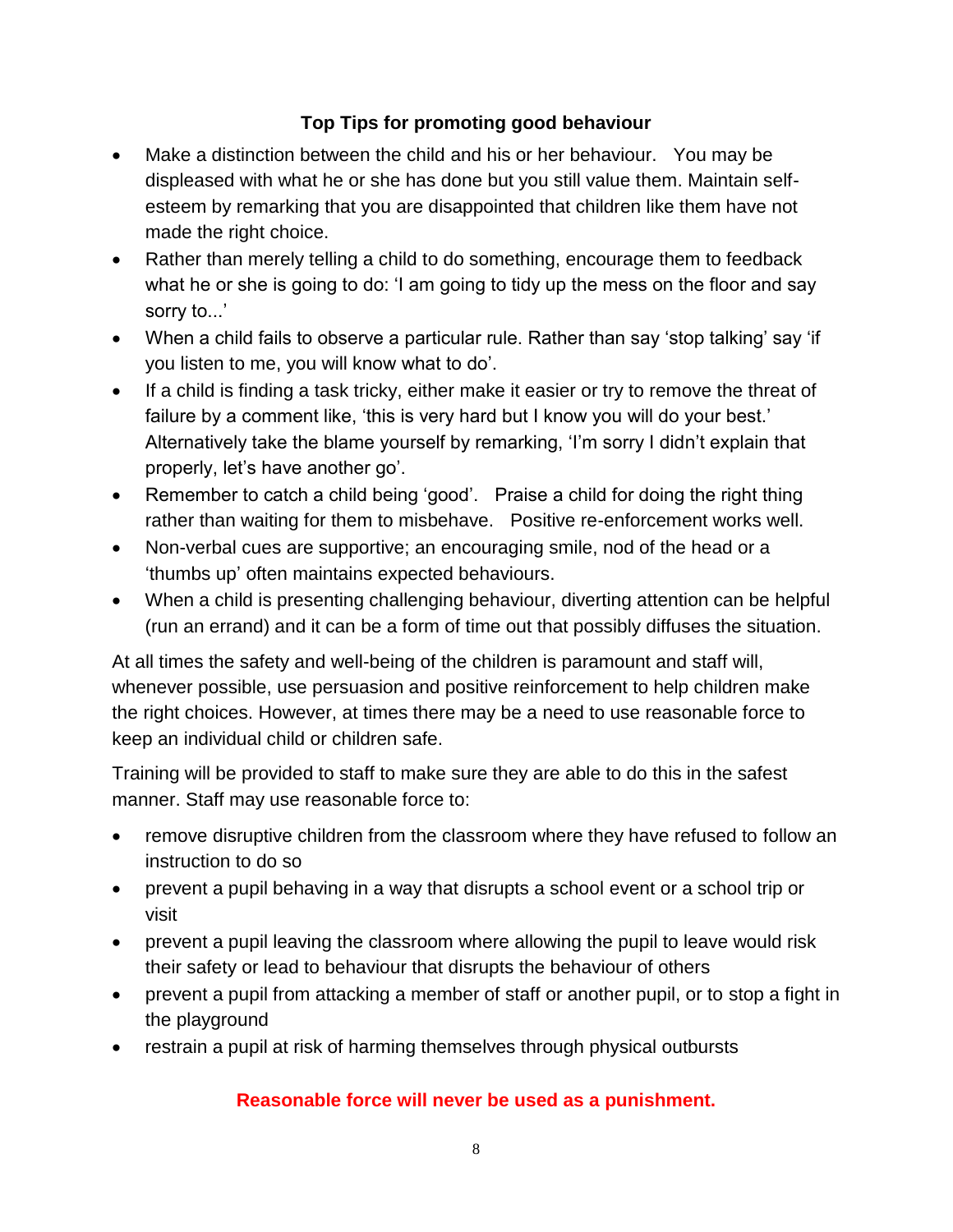# **Bullying**

Bullying in any form will not be tolerated, and is defined as **any behaviour which deliberately and** repeatedly **causes others to be unhappy**. See Anti-bullying policy.

- The matter will initially be investigated by the class teacher who will establish the facts of the complaint from all parties impartially.
- Minor incidents will be talked through with the parties involved and an acceptance of responsibility or reparation hopefully achieved.
- Serious or persistent incidents will be reported to the Head of School/ Executive Head who will decide on further action and nature of response.
- Persistent cases may require a meeting with a wider group of children to explore causes of bullying and to agree remedies.

Parents will be informed whenever the situation remains unresolved or it is warranted by the seriousness of the incident.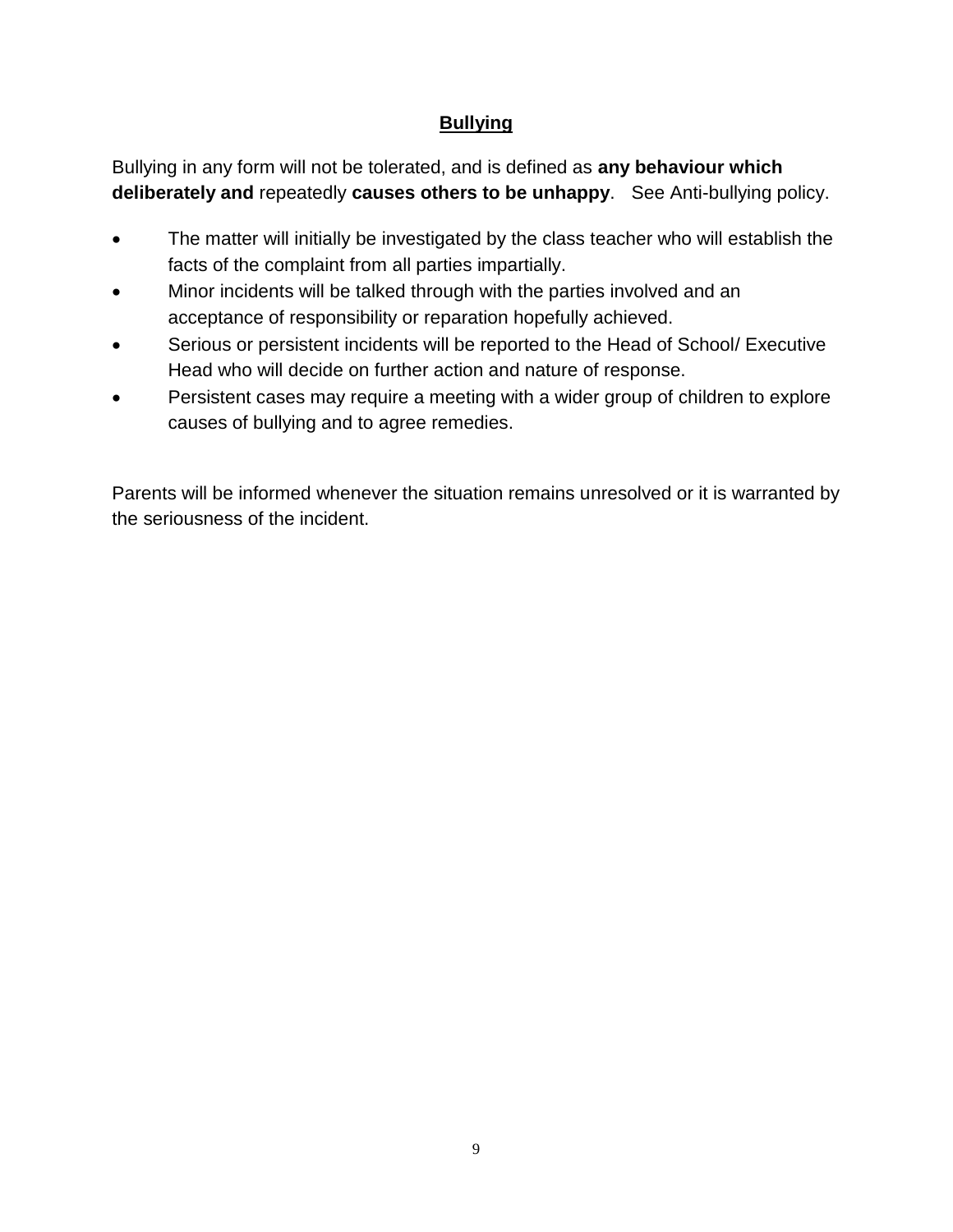# *Appendix A – Responding to Parents Concerns*

## **Day to day concerns**

If a parent has any concerns about their child they are invited to raise them with the classteacher. Often a brief word can resolve misunderstandings, for more in depth discussion an appointment for a mutually convenient time may need to be made.

#### **More serious concerns**

These may need to be discussed with the Head of School/ Executive Head if possible in person.If a parent remains dissatisfied after discussion with the Head of School/ Executive Head then the Chair of Governors can be contacted in writing, care of the school. The school has adopted a complaints procedure recommended by the Local Authority, details of which are available on request.

## **Relationships and Confidentiality**

The school will respond to any concern or complaint without any adverse effect on the relationship between the child and staff. It may be necessary to talk to the child to clarify the circumstances giving rise to a concern. All concerns raised by parents are treated in confidence.

## **Appendix B – Governors Statement of Principle**

This governors' statement of principles has been produced in response to the Education and Inspections Act 2006 which requires all schools to have a set of agreed governors' principles, to guide the school leadership when determining measures to promote good behaviour. They underpin the school's behaviour policy, which is finally decided on by the governors, and expectation of the highest behavioural standards for the whole school community.

The governors expect any policy or actions to be in accordance with their responsibilities under equality legislation and wish to promote an environment which aims to eliminate all forms of discrimination, harassment and bullying, and promotes the welfare of pupils and staff.

The purpose of the school's behaviour policy is to fulfil the governors' duty of care to pupils and employees; to promote teaching and learning and high standards of attainment; to preserve the reputation of the school and to support positive outcomes.